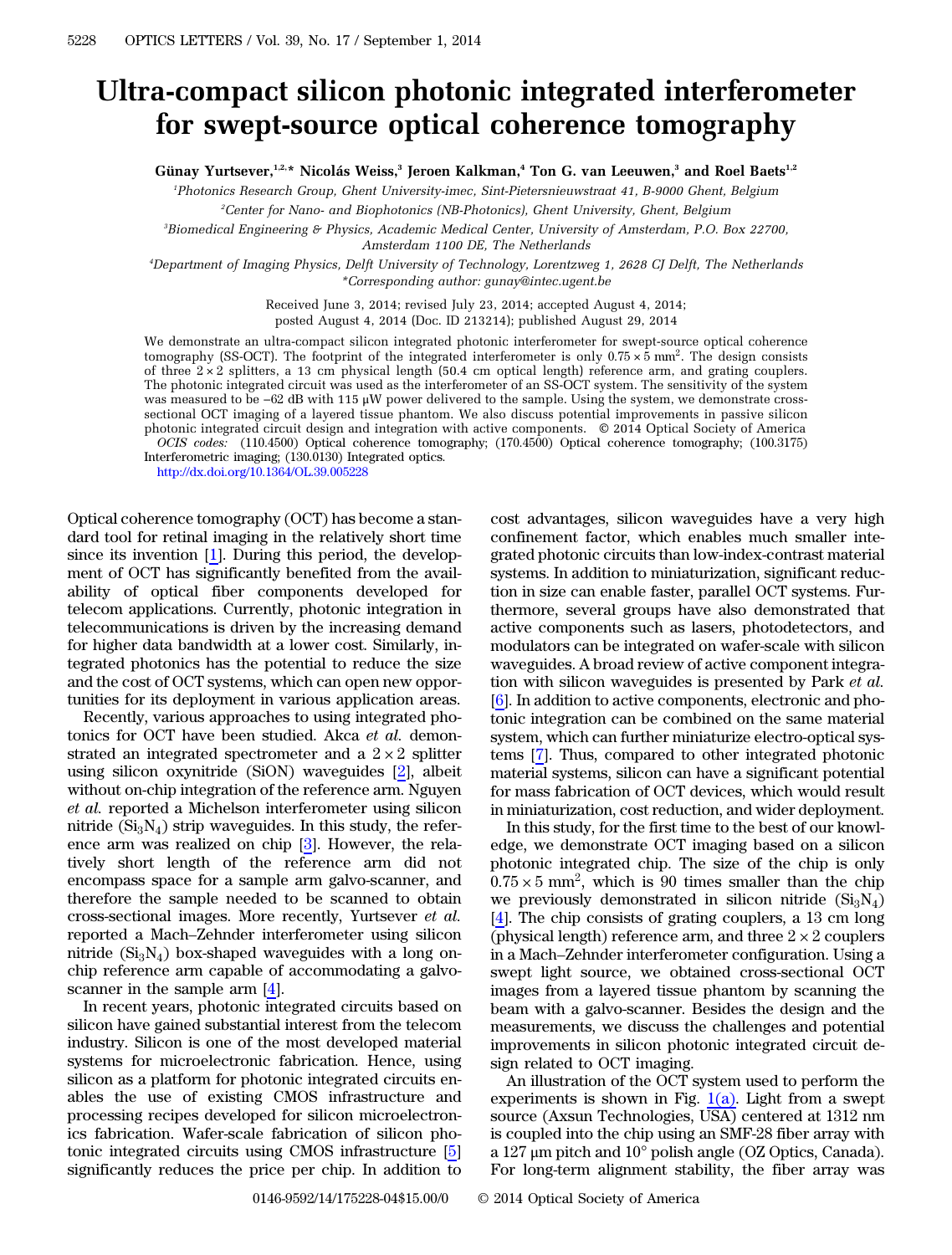<span id="page-1-0"></span>

Fig. 1. (a) Schematic of the OCT setup with the photonic integrated circuit, pc: polarization controller; C1, C2, C3:  $2 \times 2$ couplers. The direction of the light is indicated by red arrows. (b) Microscope image of the fabricated photonic integrated interferometer.

glued to the chip with UV curable glue. Coupling in and out of the chip is achieved with tilted grating couplers with reduced back reflection [\[8](#page-3-7)]. Grating couplers provide access to waveguides through vertical coupling. The polarization of the input light is adjusted to the TE-polarization since the grating couplers were designed for TE-light. After entering the chip, the light is split into reference and sample arms via the  $2 \times 2$  coupler C1. In the sample arm, the light is split again by the  $2 \times 2$  coupler C2 and finally sent out of the chip with a grating coupler. The light exiting the chip is coupled to a short piece of (2 cm) single-mode fiber (SMF), which is attached to a collimator (F280APC-C, Thorlabs, USA). The light from the collimator is directed to the sample via the galvoscanner and the scan lens. Back scattered light from the sample is combined on the chip with the light from the reference arm at the  $2 \times 2$  coupler C3. The combined light at both output arms of the  $2 \times 2$  coupler C3 leaves the chip via grating couplers. The fibers in the fiber array aligned with these grating couplers send the light to a balanced photodetector (Thorlabs PDB 110C, USA).

A microscope image of the fabricated chip is shown in Fig.  $1(b)$ . The single-mode rib waveguides are 470 nm wide,  $220 \text{ nm}$  high, and the bend radius is  $50 \text{ µm}$ . The loss of the straight waveguides is measured to be 0.35 dB∕cm. The group index of the waveguides is  $n_{\text{group}} = 3.88$  and hence the optical length of the reference arm is 50.4 cm. The designed circuit was fabricated on a 200 mm siliconon-insulator (SOI) wafer consisting of 220 nm thick silicon on top of 2000 nm of buried oxide layer using 248 nm lithography. A single etch step of 70 nm was used for the definition of the waveguides and the grating couplers. To protect the chip from dust it was covered with silicon dioxide as a top cladding by using plasma deposition. The fabrication was performed through a cost sharing multi-project wafer service, ePIXfab silicon photonics platform [[9\]](#page-3-8).

To characterize the individual photonic integrated components, we measured the bandwidth of the grating

couplers, the  $2 \times 2$  couplers, and the power levels at the sample and reference arms. The grating couplers have 7.5 dB insertion loss and a 45 nm 3 dB bandwidth. For the  $2 \times 2$  couplers, we chose to design adiabatic couplers as they have a broader bandwidth than directional couplers. Adiabatic couplers using both rib and ridge silicon waveguides have been experimentally demonstrated [\[10](#page-3-9),[11\]](#page-3-10). In principle, couplers C1 and C2 can be realized using y-splitters, as they are wavelength independent. However, generally  $y$ -splitters have higher insertion losses than directional couplers and also cause some back reflection because of fabrication limited blunt at the junction. The length of the  $2 \times 2$  couplers is 2.1 mm and the gap between the waveguides is 0.7 μm. Because of deviations between the designed and the fabricated geometry, the splitting ratio deviated from simulations; the measured splitting ratio was 45∶55 at 1266 nm and 30∶70 at 1356 nm.<br>30∶70 at 1356 nm.<br>The swept source has a 50 kHz repetition rate, 92 nm tuning range, and provides −6 dB roll-off at 3.5 mm 30∶70 at 1356 nm.

The swept source has a 50 kHz repetition rate, 92 nm depth. Each sweep cycle is sampled with 1088 points which corresponds to a 5.09 mm maximum imaging depth. The power delivered to the chip was 12.4 dBm (17.5 mW), while the power on the sample was measured to be  $-9.4$  dBm (115 μW), which means 21.8 dB attenuation compared to the input power. The attenuation results from the losses induced by the two grating couplers and the two  $2 \times 2$  couplers. The power levels from the reference arm reaching the balanced photodetector were the distribution of the distribution of the distribution the losses induced by the two grating the two z × 2 couplers. The power level of the power level of 14.7 dBm (36 μW) and −16.8 dBm (21 μW).

Owing to their lower loss, the rib waveguides in this design (0.35 dB∕cm loss) were preferred over ridge waveguides (2 dB∕cm loss). However, the dispersion of these waveguides is significant; their group velocity design  $(0.35 \text{ dB/cm})$  lower loss, the nonceptoted waveguides  $(2 \text{ dB/cm})$  loss). However, the of these waveguides is significant; their groudispersion was simulated to be  $-1700 \text{ ps}/(100 \text{ s})$ dispersion was simulated to be  $-1700 \text{ ps/(nm·km)}$  at 1310 nm. As dispersion of the reference arm cannot be compensated for in the sample arm, numerical dispersion compensation in software is necessary. For dispersion compensation, we first measured the reflection from a mirror in the sample arm. The measured interference fringe [Fig.  $2(a)$ ] shows that the fringe frequency increases strongly with increasing wavelength. The measured bandwidth of the interference is reduced, compared to the source bandwidth because of the bandwidth of the grating couplers, which limits the axial resolution to 24.4 μm (FWHM) (obtained from the Fourier transform of the envelope of the interference signal). On the other hand, without dispersion compensation, the Fourier transform of the interference resulted in 1231 μm axial resolution as shown in Fig.  $2(b)$ . To compensate for dispersion, we found the dispersion coefficients by fitting a third order polynomial to the phase obtained from the interference. After third order dispersion compensation  $[12]$  $[12]$ , 25.5  $\mu$ m axial resolution was obtained as shown in Fig.  $2(b)$ . Compensation for dispersion orders higher than the third order did not further improve the axial resolution. The axial resolution of a fiber-based OCT system using the same laser was 12.5 μm [\[13](#page-3-12)]. It should be noted that if the sample is placed close to the maximum imaging depth, aliasing will occur because of the large dispersion. The aliased signals cannot be compensated for dispersion and axial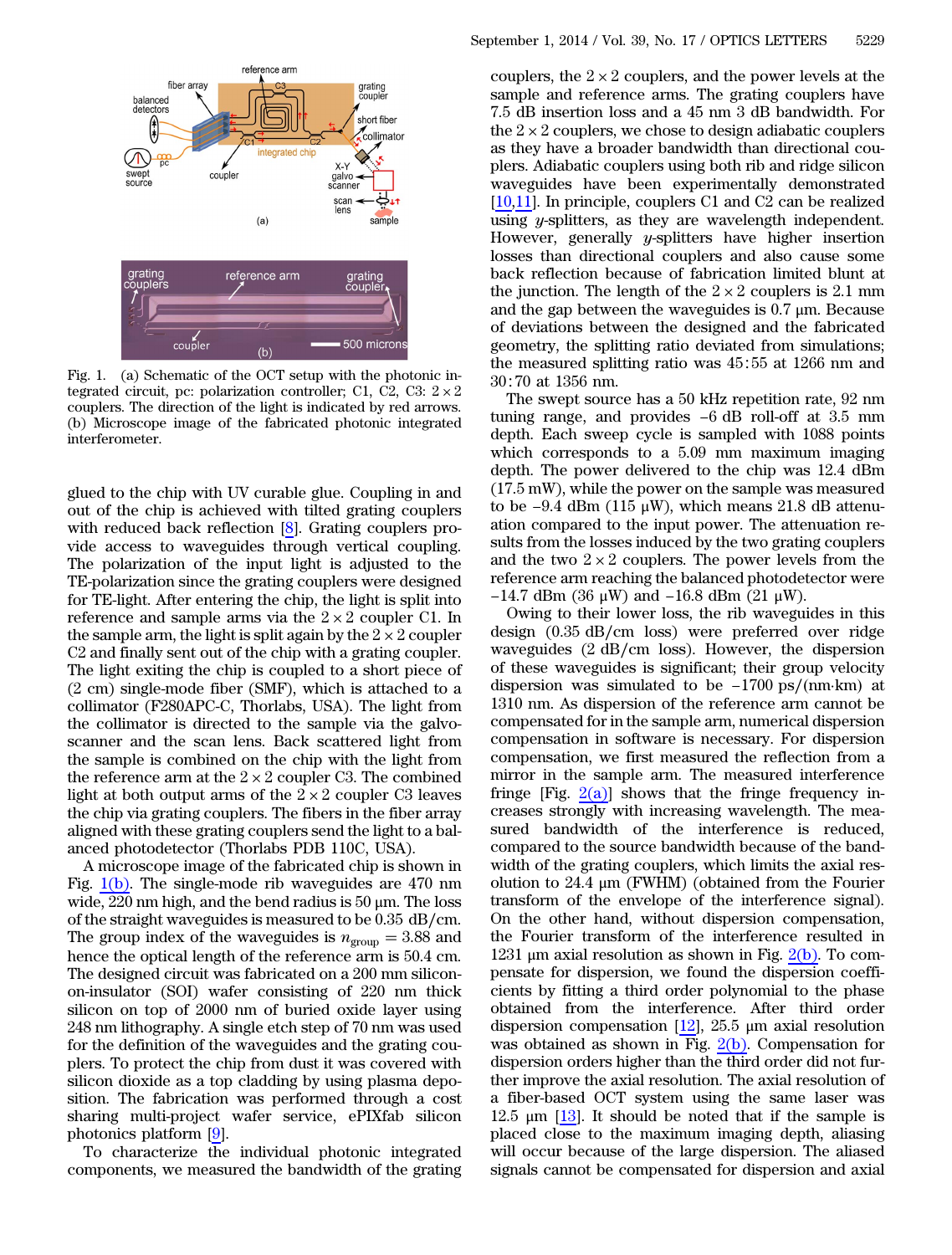<span id="page-2-0"></span>

Fig. 2. (a) Interference fringe for a reflection from a mirror. (b) Fourier-transform of the interference signal, before (blue) and after (red) dispersion compensation. The peak of the blue line is normalized to 1.

resolution and OCT signal amplitude near the maximum imaging depth will be degraded [[14\]](#page-3-13).

To characterize the sensitivity of the system, we placed an OD 1.2 neutral density filter in the sample arm and measured the reflection from a mirror. The sensitivity of the system was calculated by the ratio of the amplitude of the OCT signal peak to the standard deviation of the noise floor. The sensitivity of the system with 115  $\mu$ W power on the sample was measured to be standard deviation of the system was calculated by the ratio of the amplitude of the OCT signal peak to the standard deviation of the noise floor. The sensitivity of the system with also measured the sensitivity of the fiber-based SS-OCT power on the sample was measured to be  $-62$  dB. We also measured the sensitivity of the fiber-based SS-OCT system  $[13]$  $[13]$  as  $-84$  dB, using the same swept source, reference and sample arm powers, galvo-scanner, photodetector, and analog-to-digital converter card settings. Thus, the chip-based system had a 22 dB lower sensitivity than the fiber-based system. The degradation of the sensitivity can be explained mainly by the insertion losses in the grating couplers and an additional 3 dB loss of the  $2 \times 2$  coupler C2 (while reflected light from the sample passes through the  $2 \times 2$  coupler C2 and goes toward the photodetectors). Additionally, the  $2 \times 2$  couplers of the fiber SS-OCT system (FC1310-70-50-APC, Thorlabs, USA) were significantly more wavelength independent than the on-chip  $2 \times 2$  couplers and thus are better suited for balanced detection resulting in improved common mode noise reduction.

To demonstrate OCT imaging with the chip-based system, we imaged a three-layer tissue phantom as shown in Fig. [3.](#page-2-1) The scattering layers of the phantom had a scattem, we imaged a three-layer tissue phantom as shown in Fig. 3. The scattering layers of the phantom had a scattering coefficient  $\mu_s = 4$  mm<sup>-1</sup>, a refractive index  $n = 1.41$ , and were separated by nonscattering tape [\[3](#page-3-2)]. The image was obtained by averaging 100 B-scans. Near the middle of the image, a faint residual background signal as a result of internal reflections in the chip is seen. Because of laser power and phase fluctuations between each A-line, the background signal could not be completely removed by background subtraction. The residual background signal was observed only with the chipbased system, and is absent in the fiber-based system. The phantom was placed slightly away from the residual background signal to prevent overlapping.

<span id="page-2-1"></span>

Fig. 3. OCT cross-sectional image (average of 100 B-scans) of a layered tissue phantom.

Although we demonstrated OCT imaging using the chip-based system, the sensitivity and axial resolution are relatively low compared to state-of-the art OCT systems. However, the sensitivity and the axial resolution can be significantly improved using more advanced fabrication methods to fabricate fiber to chip coupling structures with lower insertion loss and larger bandwidth. Simple grating couplers used in this study are easy to fabricate but are not the optimum solution. By using more advanced fabrication processes, grating couplers with 1.6 dB loss and 80 nm 3 dB bandwidth have been demonstrated [[15\]](#page-3-14). For even larger bandwidths, a solution is to use horizontal butt-coupling using spot size converters to couple the light in and out of the chip. Spot size converters gradually enlarge the mode size in the waveguide and are usually fabricated as tapered waveguide structures. Ben Bakir *et al.* demonstrated  $3 \times 3$  µm spot size converters with >200 nm bandwidth and 1 dB insertion loss [\[16](#page-3-15)]. Coupling efficiently to such a small spot size converter with a lensed fiber is feasible. However, based on our experience, coupling efficiently to multiple adjacent small spot size converters may not be practical because of fabrication tolerances in lensed fiber arrays. Thus, spot size converters with low-loss coupling to standard SMFs are desirable. Shiraishi et al. demonstrated a spot size converter with 2.8 dB coupling loss to a standard SMF [\[17](#page-3-16)]. Further research on SMF spot size converters would increase the coupling tolerances and reduce packaging costs, and improve OCT performance.

In general, high index contrast integrated waveguides are much more dispersive than SMFs; however by changing the width and height of the waveguides or the cladding material, dispersion could be reduced. Through simulations, we observed that using ridge waveguides rather than rib waveguides provides more flexible dispersion tailoring. For example, we simulated that an SOI,  $SiO<sub>2</sub>$  cladding ridge waveguide with 220 nm height and 540 nm width would have zero group velocity dispersion at 1310 nm. Although rib waveguides have higher losses than ridge waveguides, their loss could be reduced to 0.45 dB∕cm by using higher resolution lithography [\[5](#page-3-4)].